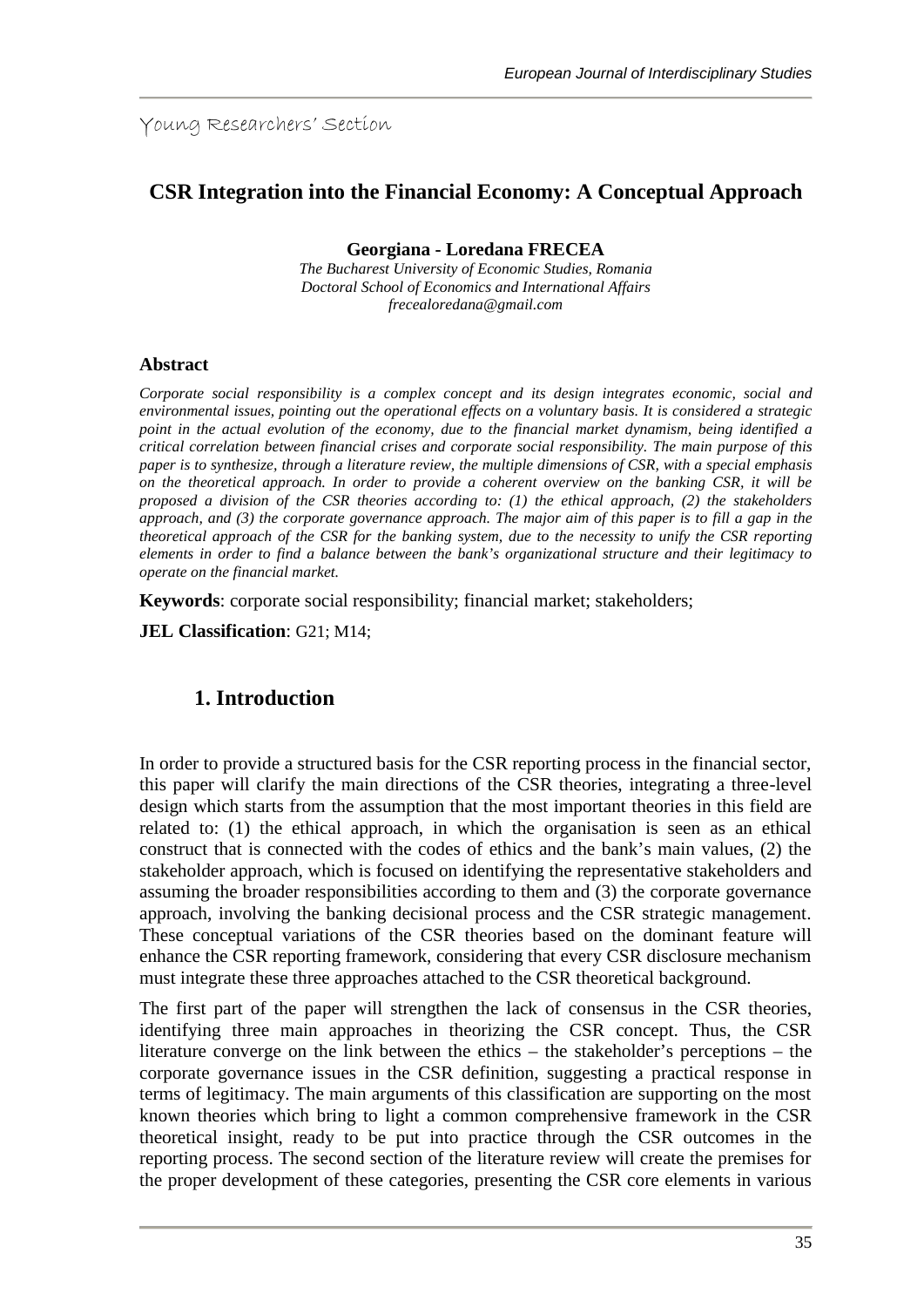theories, establishing in the same time a link with the CSR reporting process. In order to contribute to a CSR reporting model based on the CSR approaches extracted form the theoretical construct, the final part will be rooted in the conceptual transition from the broader CSR concept to the particular Romanian banking system.

At the present time, the corporate social responsibility (CSR) approach suffers various changes in interpretation, integrating a multidimensional perspective in the theorizing approach. Starting from the actual CSR literature that emphasize the global attempt to create a coherent CSR framework, it was found that it can be rather included in a special category of theoretical constructs, being considered a disputable concept (Whitehouse, 2003; McWilliams *et al.*, 2006). The dynamism of the concept is highlighted by the variety of CSR development assumptions, which are multiplied by the mosaic of definitions and theories, suggesting *"the inherent weakness of the concept*" (Argandoña and von Weltzien Hoivik, 2009, p. 221). Some international organizations have tried to provide a relevant definition for CSR, describing a complex and dynamic concept whereby corporations includes non-financial responsibilities in their operational process. This valuable approach is based on the voluntary CSR character and facilitates the connection between corporations and society in order to generate an increased social welfare.

Relying on the ECC theory ("*the essentially contested concepts theory*") formulated by Gallie (1956), Okoye identified the major issues that the CSR has faced. Thus, the lack of agreement in the CSR definition, the disputes around the concept and the failure in CSR standardization lead to the evidence that "*CSR adequately corresponds with Gallie's criteria for ECC*" (Okoye, 2009, p. 624). Corporate social responsibility is seen as an evolving concept, whose premises demonstrate a sectoral network of companies that use the CSR as a significant tool in order to maintain a high position on the market. The multiple variations in the definition have plunged from "corporate social performance" (Wartick and Cochran, 1985) to "corporate sustainability" (Van Marrewijk, 2003) or "corporate accountability" (Bendell, 2004, p. 18), suggesting an increased international debate and a long crystallization process. Another interpretation formulated by Garriga and Melé (2004, p. 51) identified four categories of CSR theories: instrumental, political, ethical and integrative.

All the definitions revealed a double-sided position of the CSR, explaining a cohesion between the economic and the specific corporate environment in which the firms operate and a continuous link with some wide concepts like globalization, human rights or environment. Thus, the main unifying element in the CSR theories in the financial sector is the bank's legitimacy, generated from the reputational values, while the discrepancies underline the financial issues in the CSR adoption or the inter-related concepts, such as: sustainability, political dependencies and different types of responsibilities considered. This paper identifies some gaps in the theoretical approach of the CSR for the banking sector, starting from the evidence that the financial institutions have a major influence in the CSR development. There were made a lot of assumptions regarding the major stakeholders on the financial market, being avoided the adoption of a clear standard of CSR measurement on the stakeholder basis. In the same time, even if the ethical approach is considered in all the CSR theories, the practical relationship between the code of ethics and the core values of an organization is rather vague.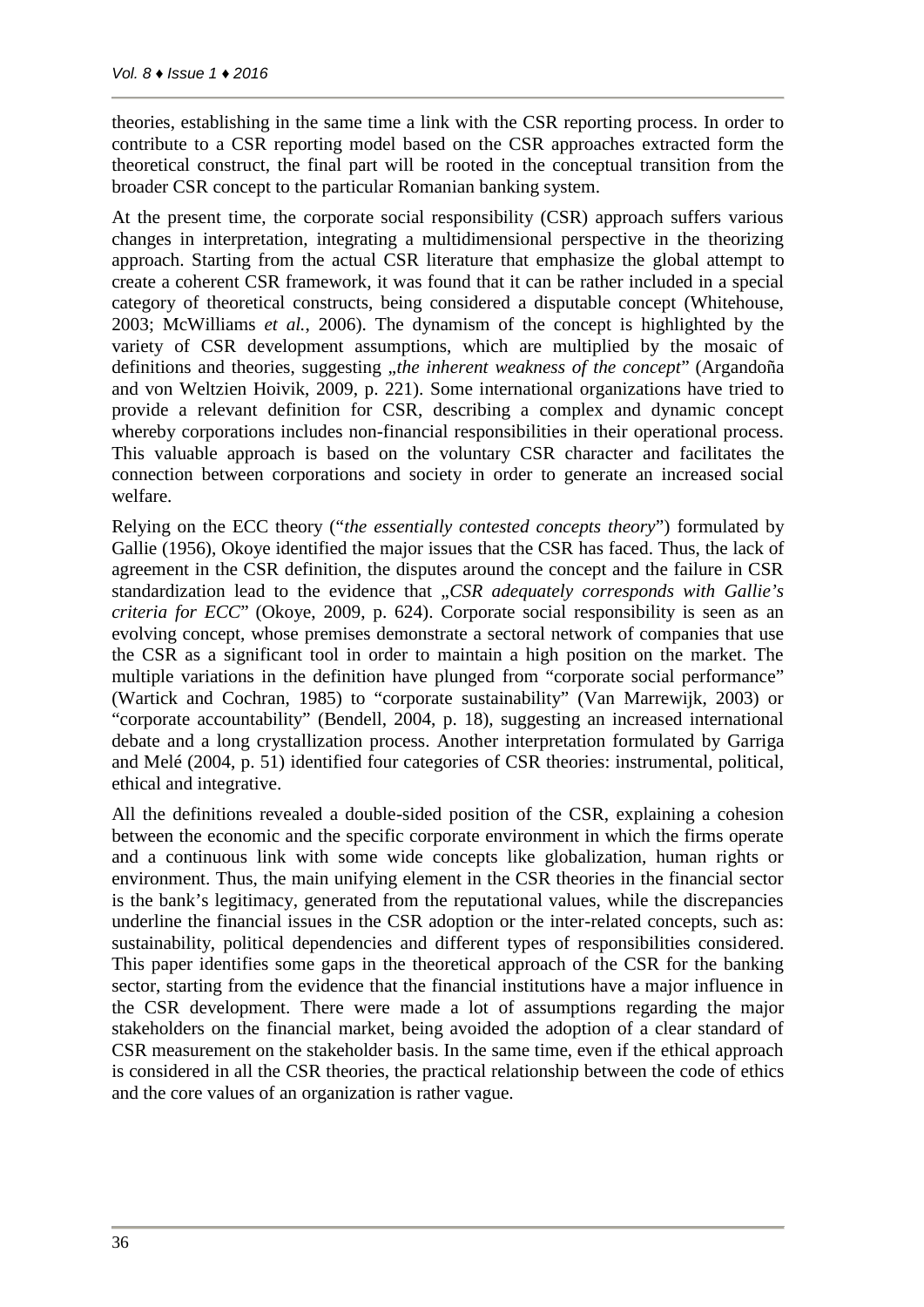# **2. Creating Value through Corporate Reputation: The Ethical Approach**

The CSR term has a long history in the articles written by Berle (1931) and Dodd (1932) and was originally introduced by Bowen (1953), suffering multiple variations over time. One of the most known theory is the one used by Carroll (1979, p. 499). This approach highlights the four main pillars in the CSR construction: economic, legal, ethical and discretionary. The CSR dimensional pyramid starts from the basic responsibility of a company, involving the economic component of the concept - the profit. This stage is seen by most of the scholars as a prior interest, evolving to some intermediate forms of responsibility, the ethical and the legal dimensions. In the Carroll approach, the superior form of responsibility, which is directly connected with the community needs, is considered the philanthropist component, as a major resource for the CSR future correlation with other widespread concepts.

This multidimensional CSR approach developed by Carroll in 1979 was followed by a revised approach of these dimensions, based on the interdependence and the overlay observed, reaching to a form that takes into account only three dimensions: the economic, the legal and the ethical one (Schwartz and Carroll, 2003, p. 509). Starting from the same original structure initiated by Carroll, there have occurred certain changes of the concept, connecting the legal responsibility with the ethics (Garcia de los Salmones *et al.*, 2005). Although it is more common in the literature, the multidimensional approach has many limitations, due to a lack of consensus regarding the main theories.

Norberg (2015, p.8) has examined the ethical character of the CSR activities in the financial industry as a reaction to the modern criticism and introduces the following categories for CSR justifications: internal motives, legitimacy, value for stakeholders, corporate citizenship and naturalization. The author uses the term of "amorality", which is placed between the morality and the immorality and dissociates the economic elements from the moral values, considering that companies that choose the dimension from the bottom of the Carroll's pyramid (the economic dimension) express the amorality characteristics.

The actual theoretical CSR framework presents some gaps in terms of shaping patterns for CSR in line with the dynamics of the financial market and the financial enterprises influence on CSR, representing the starting point of the current literature review. The studies that focus on social responsibility in the banking sector, as an essential part of the financial system and key actor on the financial market in the crisis periods, are small in number compared to the studies based on the non-financial companies. A complete research reveals that the banks have deep implications in the global economic evolution and rely on the ethics principles. The last changes in the banking sector lead to the concept of "socially responsible banking" (Scholtens, 2006, p. 159), which is seen as a new model of CSR. In this respect, the banking institutions are related to their reputational value, presenting a complete basis for the risk management procedure.

The assumptions of this paper are also focusing on the European financial system because of the fast spread of the global crisis and the major role of financial institutions as key intermediaries that manage the financial resources. The epicentre of these crises is, often, the financial markets and the banks have a catalyst role in order to influence the CSR activity of other industries. On the other hand, the institutional investors are the key players in the evolution of corporate social responsibility worldwide, acting as major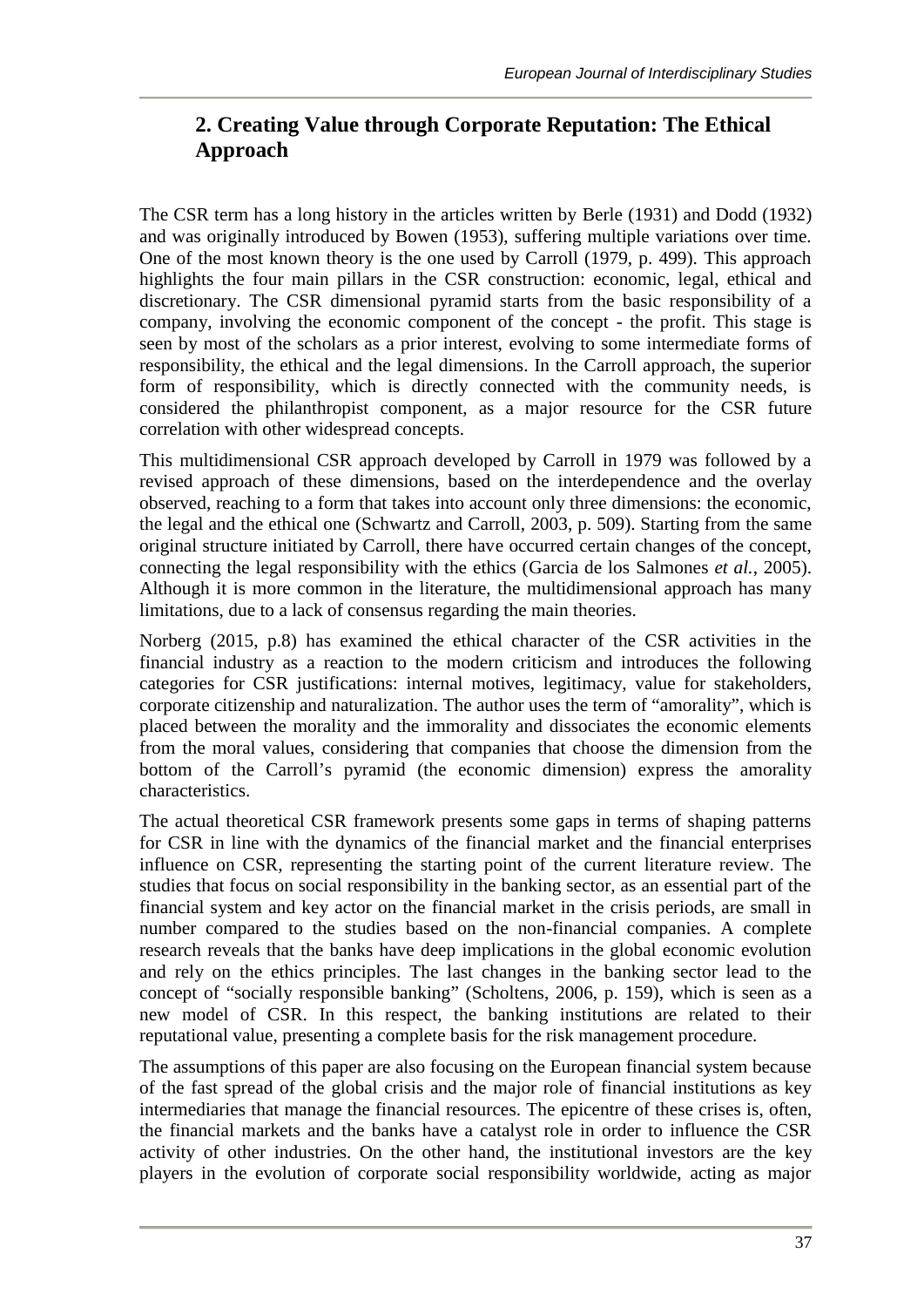intermediaries in order to finance the entrepreneurship, the community investments and the project financing (Scholtens, 2006, p. 26), due to the amplitude of the relationships that are established with various categories of stakeholders. The investment banks, the commercial banks, the IFNs, the stock exchanges, the securities companies, the pension funds, the mutual funds, the brokerage firms, the insurance companies and other similar institutions have the ability to quickly spread the economic favourable or unfavourable situations to other markets, directly and indirectly influencing the financial sustainability of the nations and of the world as a whole.

Thus, the CSR initiatives at the financial system level were primarily developed in response to the global financial crises. They were transposed into the similar confidence crisis, which has eroded the reputation of financial institutions. The lack of an effective control system of the CSR activities has had adverse consequences for the economy that was trained in deep crises based on the financial system connections. Some scholars revealed that the global financial crisis (2008) was caused, at least partially, by the financial sector failure to the CSR challenges and also the corporate governance errors. The crisis has produced an increasing awareness for the risks of the irresponsible financial market transactions and "*has propelled the Ethics of Finance to a position of top priority in all regions of the world*" (Rossouw, 2012, p. 68).

Given the fact that the financial enterprises have moral, legal and particular social responsibilities, some scholars have identified the microcredit as an important tool by which the financial corporations express their CSR, considering the commercial banks as the key actors in this market. Focusing on the European countries, Gainet (2010, p. 196) emphasizes the intrinsic relationship that exists between the corporate responsibility and the law, while Matten and Moon (2004, p. 9) operates with "CSR implicit" and "CSR explicit" terms in order to explain the CSR policies in Europe.

The relationship between the ethics and the CSR activity can be best highlighted by the link with the management structure and the voluntary commitment of business to improve the quality of the environment, but also the social quality of the local context. The increased interest of the financial institutions for the CSR activities translates not only into the benefits for the financial corporations, but also in restoring a balance image for the entire financial system through the development of coherent organizational identities (Bravo *et al.*, 2012), with a number of features relatively stable in terms of time. The organizational identity must be associated with the stakeholder's principles and values, the needs and expectations of the community, the organizational culture, the corporation CSR commitment and the long term strategy.

# **3. The Stakeholder Approach in the Socially Responsible Behaviour Analysis**

The multidimensional approach presented in the previous section is opposed, in the CSR literature, to the unidimensional vision, although the majority of papers suggests an extension of the multidimensional approach. There is also a visible correlation with terms like sustainable development or environmental issues, by focusing on the Profit - People - Planet triad. "The triple bottom line" theory (Elkington, 1997) synthesize in a structured manner the main arguments for CSR, providing the major directions for a proper understanding of the concept. Considering this theory, the corporate social responsibility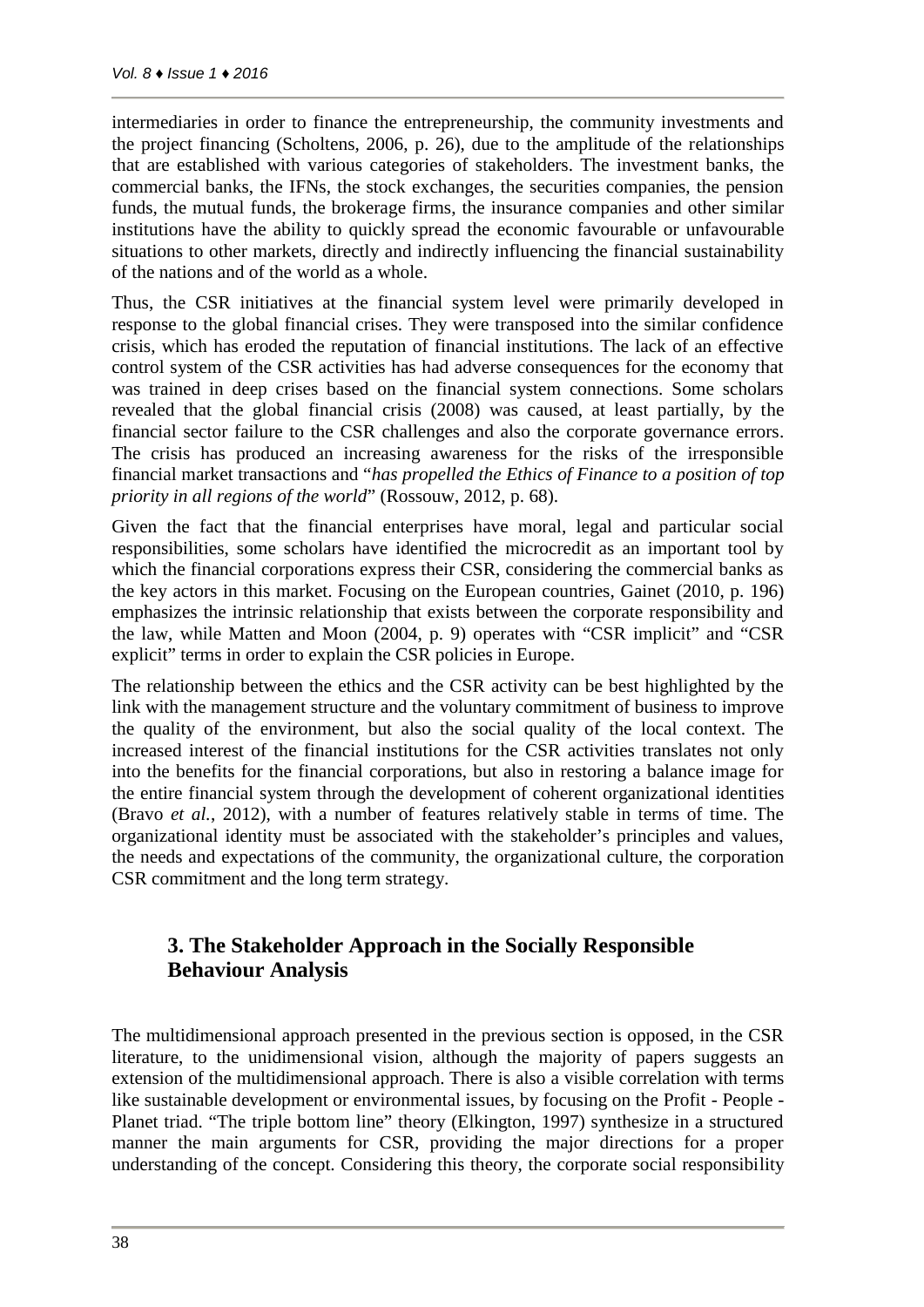must comply with the specific requirements of the shareholders, the society and the environment, in a blended CSR notion that enables a structural adjustment to all representative stakeholders.

The primary importance of the stakeholders in defining the corporate social responsibility is suggested by the fact that the companies are most often responsible acting under the pressure of external factors, CSR being considered a response to the anti-corporate actions, caused by their environmental or social excesses. The current economic context is under the pressure of various stakeholders who influence their corresponding development and gives them the institutional legitimacy, creating a bridge between the corporate strategy and the CSR vision of the main stakeholders. The research conducted by Birindelli *et al.* (2015, p. 309) based on a sample of 30 European banks to which are assigned an ethics score, considered the internal and the external stakeholders, the environment and the community, along with the governance and the management practices, while Europe is considered by Rossouw (2012, p. 71) "*the region of the world where CSR is most strongly developed*".

The stakeholders are considered the engine of the financial activity, because of their capacity to reflect the market reactions. Addressing the corporate social responsibility in the banking context seems to fit the best with the idea of the stakeholder's component. On the other hand, all banks are highly sensitive to the consumer behaviour that can ultimately influence the global CSR strategy. According to the stakeholder theory in the financial sector, there are considered different types of representative stakeholders who can influence the responsible behaviour of the banking institutions. Following the stakeholder theory, the corporations are not responsible for the welfare of the society as a whole, but they are also responsible for meeting the expectations of certain constituents of a society, collectively referred to as like stakeholders. In the banking system, the CSR was developed from the lack of confidence in the financial offers and the instability of the financial corporations.

A small number of stakeholders are considered representative for the banking sector, including the shareholders, the customers, the government, the environment, the employees, the community or the suppliers. Park and Ghauri (2015, pp. 194-197) proceeded to a division of the identified stakeholders in the primary stakeholders (the consumers, the internal managers and employees, the governments, the suppliers, the investors) and the secondary stakeholders (the competitors, the media, the local community and NGOs). Pérez et. al (2013, pp. 466-467) also identified the following dimensions: the customers, the shareholders and the supervising boards, the employees, the society, along with a general category that covers the legal and the ethical responsibilities and includes also the governments and the media.

The CSR dimensions in banks have acquired multiple meanings, Branco and Rodrigues (2006, p. 239) defining the following categories in the social responsibility disclosure within the Portuguese banks: the environment, the human resources, the products and the customers, the community involvement responsibilities. The research conducted by Bravo *et al.* (2012, p. 137) included the following main dimensions of CSR: suppliers, customers, community (subcategories: research and development, social integration, health and culture), employees and environment. On the other hand, there are significant differences in the financial system due to the importance that the financial corporations' grants for each dimension, varying depending on a number of factors like the management structure and the long-term strategy.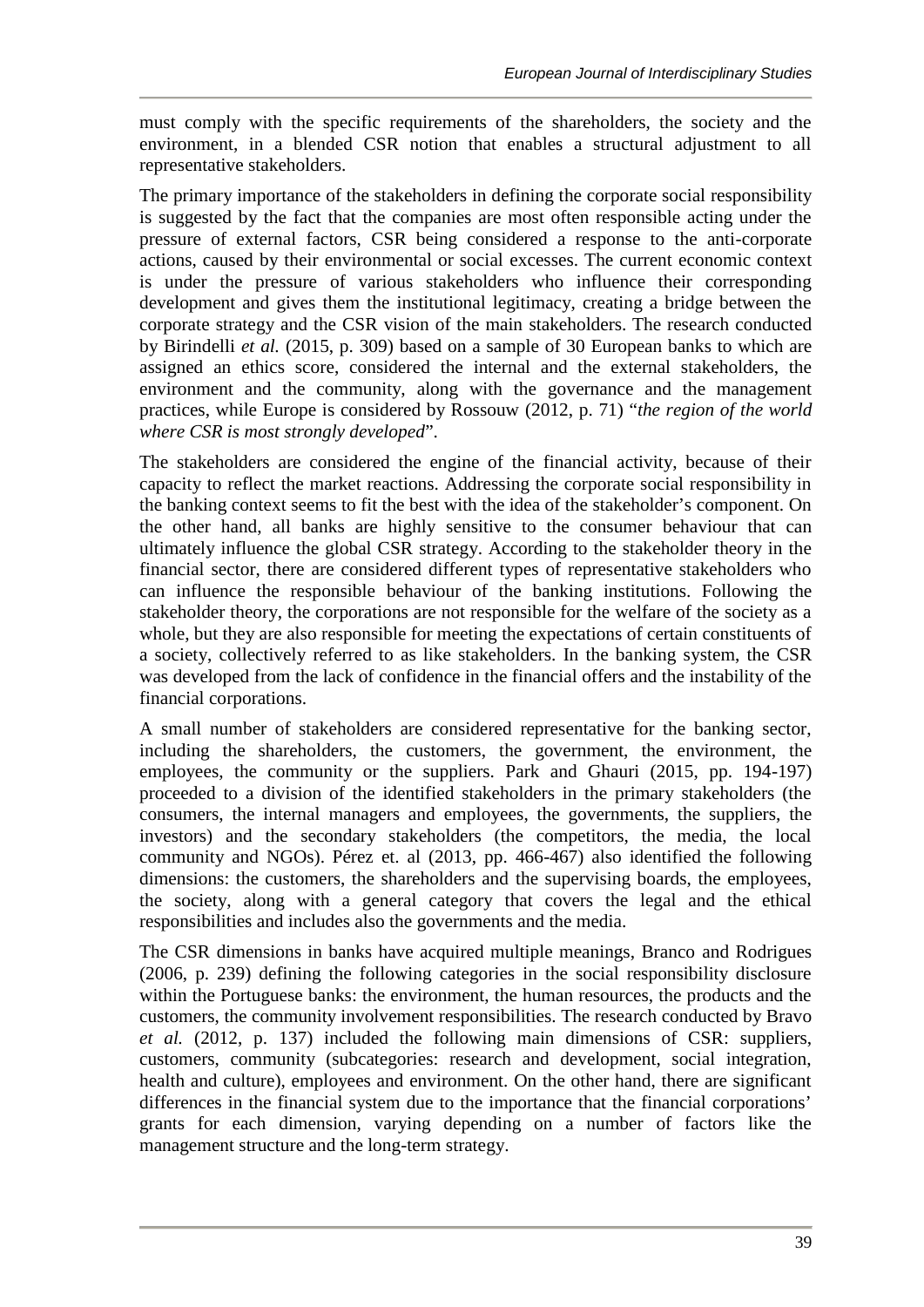Starting from the premise that the most representative group of stakeholders in the financial institutions are the customers, it was found that "the influence of CSR on consumers' purchase intention is more complex and its effect can be direct or indirect" (Fatma *et al.*, 2015, p. 395). Regarding the CSR approach at the banking level, it can be summarized that the most important features of the consumer behaviour, adjusted to this sector, are the tendency to create a stable link between the client and the corporate entity, because "*consumer-centric activities allow companies to make clients involved in the service creation process and contribute to the generation of a bi-directional communication process*" (Bravo *et al.*, 2012, p. 142).

Thus, in the current literature, a special attention is given to the customers (Pérez *et al.*, 2013) because in this period they are increasingly more informed and they have certain expectations that go beyond the product. While a number of studies have confirmed the positive relationship between CSR activities of the corporations and the consumer behaviour, there were also results that have not confirmed this link. The positive relationship between the CSR and the consumer response essentially depends on the quality of the marketing activity, while the scholars that do not confirm the relationship between CSR and consumer behaviour rely on the idea that in the case of consumer decisions, the personal reasons prevail against the societal ones. In the final decisions regarding the service acquisition, the client's responses are considerable more important and can influence the future CSR reactions of the company.

Complex studies have been conducted based on the consumer behaviour, analyzing reactions towards a company's CSR and their disclosure process, which is reflected on the market through the buying intention. Starting from the social identity theory, Fatma *et al.* (2015) explain the connection between the client and the company by identifying the consumer with the organisation values ("C-C identification"). Customer behaviour was also analyzed by the mentioned authors, which demonstrate that "investing in CSR initiatives enhances the consumer's favourable responses to the company based on intangible assets" (Fatma et. al, 2015, p. 399). The corporate social responsibility leads to an enhanced sense of loyalty by identifying the primary stakeholders with the financial corporations. This context offers many competitive advantages to the financial corporations that use CSR practices in their activity, which is reflected in attracting new customers, but also their recovery by regaining the reputation.

# **4. The Corporate Governance Approach as an Implicit Tool in the CSR Development**

The corporate social responsibility concept also relies on the corporate governance issues, due to the necessity to manage the organizational resources according to the ethical concerns and to maximize the benefits for stakeholders. Corporate governance in the banking system involves the way the bank is directed from the headquarter through the group strategies, but also the relationships established at the national or local level between different groups of stakeholders that implicitly or explicitly affect the CSR management. Although this concept is directly linked to the multi-stakeholder models, it can not be neglected the association with the ethics principles, resulting voluntary governance guidelines that offers the decisional basis in the actual legitimacy crisis. Thus, the legitimacy to operate on the market can be seen as the major return according to the analyzed CSR approaches, as it is specified in the previous sections of this paper.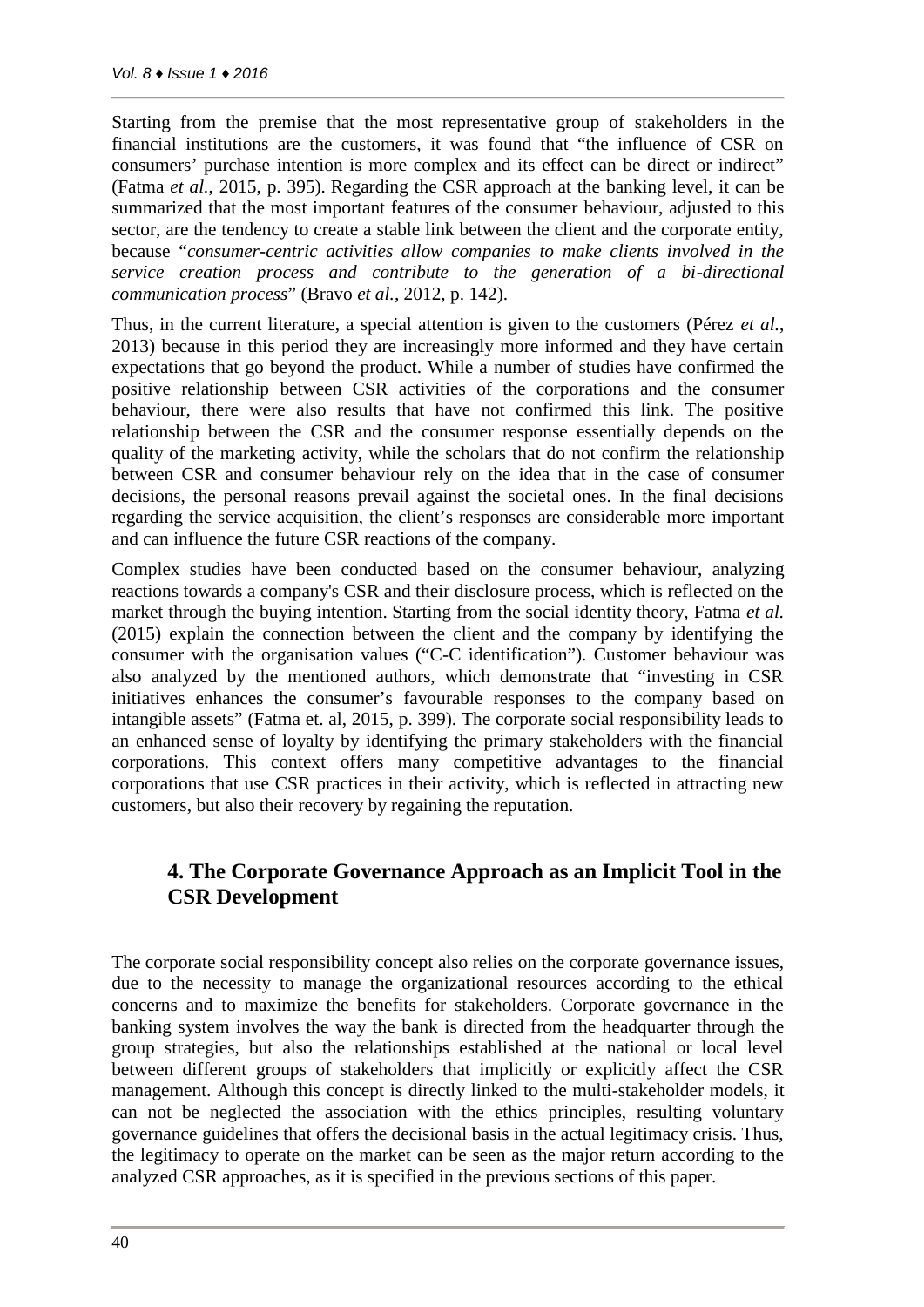In order to ensure the business sustainability, it is important to maintain the reputation so as to ensure the legitimacy on the market. Corporate social responsibility can influence the reputation, either in a positive way or in a negative way, and the CSR practices included in the organizational strategies turn into profit through the image. Thus, the intangible benefits of CSR translate into strengthening the image and increasing the corporate reputation, with a significant impact on the customer loyalty and its satisfaction through the quality of services. The governance code has a specific role in an organization, including specific guidelines and rules established by the appropriate authority in order to influence the responsible behaviour of their corporation.

This vision can be completed by following the major discrepancies between the CSR activities and the economic performance of the company, from a temporal perspective, that appeals to the terms of "tactical CSR", involving short time horizons and giving temporary competitive advantages or "strategic CSR", which covers a longer time horizon and CSR practices included in the operational routine of the corporations, with a lower degree of fluctuation during the crisis (Bansal *et al.*, 2015, p. 69). At the present, the corporate social responsibility is a significant competitive advantage, offering benefits to the most involved companies, that assumes the CSR practices in an appropriate way. The financial corporations must integrate their CSR strategies with a long-term impact so as to generate a culture of organizational progress, reflected in the achievement of dual identities: local neighbours and global responsible citizens.

Considering the corporate governance as a protection mechanism for the investors to obtain a fair return on their financing, Beltratti also suggests that "corporate governance and social responsibility are strong complements" (2005, p. 385). At the banking level, the governance weaknesses become a critical point in the responsible financing both for the bank's safety and for the global financial stability. The literature provides a set of specific terms to the governance framework, reinforcing some responsibilities with related parties: the general board, the parent-bank board, the subsidiary boards, the senior management, the chair, the board committees or other relevant structures.

On the other hand, the corporate governance is the control mechanism to protect the stakeholders and ensure the corresponding benefits of the shareholders. The debate on the corporate social responsibility framework has grown in the recent years, but one of the most hostile arguments against CSR is the Friedman's view that in a free economy "there is one and only one social responsibility of business to use its resources and engage in activities designed to increase its profits so long as it stays within the rules of the game" (1962, p. 112) and the organizations must not depart from this goal. This vision is completed by the opinions that socially responsible concerns are irrelevant for the management of a company, because it doesn't refer to the original interest of a firm, the financial responsibility. In this perspective the social and the economic responsibilities are two divergent notions, suggesting not only a theoretical incompatibility, but also a practical one.

Thus, the liberal vision has emphasized the significant deviations of the companies from their primary objective, by focusing on the improvement of the corporate image through CSR. The direct relationship between the profit of a company and their willingness to assume social responsibility is suggested by the conditionality social performance economic performance, given that only in the case of economic performance the companies can decide to involve in socially responsible actions, assuming moral duties for the community. On the other hand, it was also found a valuable indirect link, in order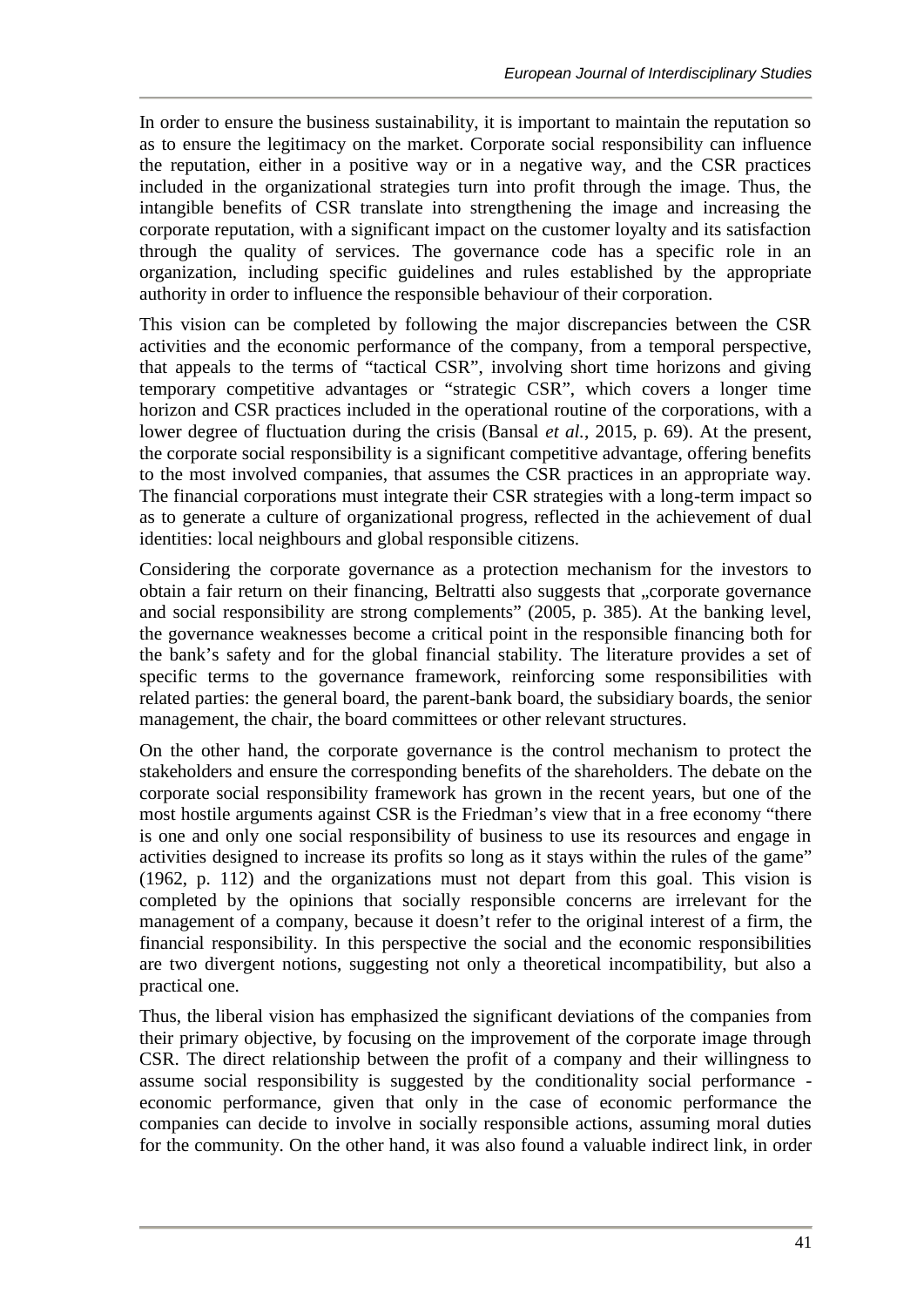to improve the financial performance by integrating the CSR principles into the organizational strategies.

The link between the CSR performance and the financial quality has been extensively studied, applied to the banking institutions, resulting a positive relationship. Thus, the CSR performance is also significantly related to the size (Scholtens, 2009, p. 169), although there are some opponents of this idea that identify a negative relationship between the financial performance and the corporate social responsibility. The CSR activity of the banking sector leads to a competitive position on the market, strengthening in the same time their long-term financial results. The advantages of an assumed involvement in the CSR activity can contribute to the overall development of a company through: increasing reputation and developing the image, maintaining the employees, attracting the attention of customers on product quality and the sustainability concerns, increasing the customer loyalty for the services and obtaining a constant satisfaction.

### **5. Reporting the CSR: the Global Reporting Initiative Framework**

The voluntary CSR reporting process has started to produce its effects due to the stakeholder pressure and in a clear opposition with the fraudulent attempts, creating an action space for the individual stakeholder's resolutions. Dumitra cu *et al.* (2014, p. 619) noted that the reports covering sustainable development issues "*vary widely in format, style and methodology of evaluation, even within the same industry*". The lack of flexibility in the disclosure process has marked the need to establish a standardized reporting policy, placing the CSR communication in a top strategic position for the entire stability of a business. According to Moravcikova *et al.* (2015, p. 333-334), the quality of CSR reports must meet the following requirements: the credibility, the completeness, the significance and the appropriate form. The stock exchanges have a major impact on the CSR reports issued by the financial institutions, because they require to the listed companies to follow certain recommendations in the field of CSR transparency.

A lot of studies have been directed to the CSR reporting activity and to the communication channels that are used, taking into account the motivations that drive the organizations to report in a voluntary way, exceeding the legal requirements of transparency. Although the CSR reporting is basically voluntary, some countries have introduced a compulsory CSR communicating activity of the most relevant issues: France, Germany, Britain, Switzerland, Sweden, Norway, Finland and Denmark. The CSR disclosure has a significant role in balancing the interest of major stakeholders, addressing to their need of information and establishing a confidence context, in a long term view.

Some authors have demonstrated an increase in CSR results communication through social reports (Branco and Rodrigues, 2006, p. 240) for the Portuguese banks, while other research papers have highlighted the use of the corporate websites that have become, in recent years, the effective communication channels for CSR reporting (Bravo *et al.*, 2012, p. 130), used mainly to meet society's expectations regarding the responsible behaviour. The literature showed a positive relationship between the size of the companies, their international character and the CSR disclosure practices, an upward trend regarding the CSR reporting for large companies and a similar evolution for the banking sector (Branco and Rodrigues, 2006, p. 234; Bravo *et al.*, 2012, pp. 138-139). Analyzing 82 Spanish financial institutions (commercial banks and savings banks), Bravo *et al.* noted that the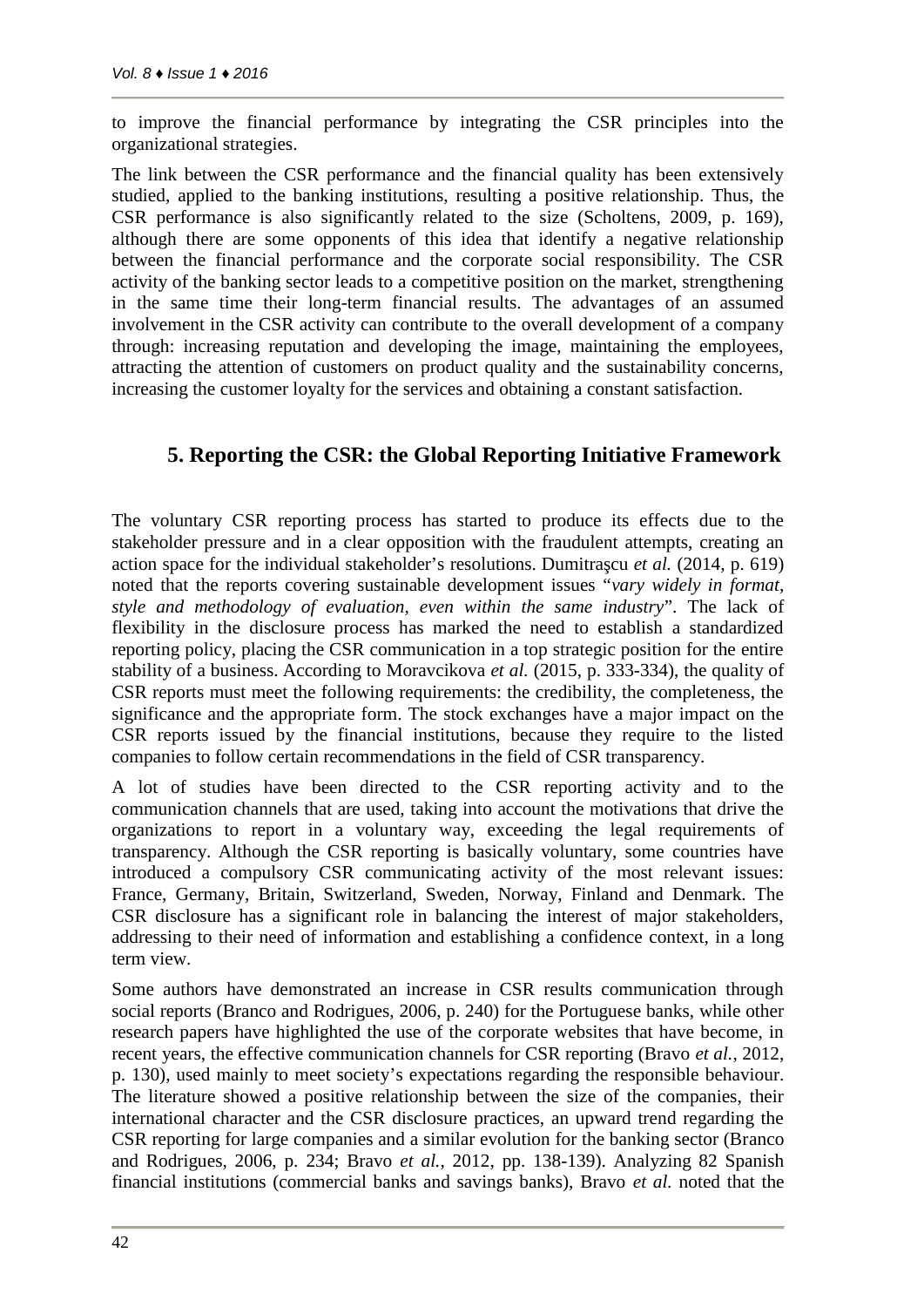most of the CSR communicated activities were directed to the customers and to the community, while the information about the CSR actions aimed at the environment, employees and suppliers were not so frequently disclosed (2012, p. 136).

The empirical studies addressing the stakeholder theory takes into account the interests of all stakeholders and the legitimacy theory in order to reduce the observed asymmetries in the CSR reporting process. It was noticed a direct link between the perception of the firm's integrity and the CSR history of a company, observing a more sceptical attitude towards the organizations with a brief history of CSR involvement. Another situation reported in the literature refers to the use of the corporations' websites in the CSR communication, with a particular emphasis on the content of the CSR communication and the format in which it is found the CSR information so as to be more easily available to the stakeholders.

A research paper about the reporting practices used by the companies from the Euro Zone revealed an intensive use of indicators related to the corporate governance, an average use of those relating to the environment and a low use of social indicators, a phenomenon which was explained by the general tendency of the companies to focus on the mandatory disclosure than to the voluntary one (Bonsón and Bednárová, 2015, p. 190). While Branco and Rodriguez (2006, p. 234) have demonstrated an existing correlation between the size of a company and the degree of social responsibility, Bonsón and Bednárová reject such an influence on CSR reporting (2015, p. 190). On the other hand, the financial corporations have understood the opportunity of CSR reports more than other sectors, this trend of voluntary reporting being supplemented by the standardization of the reporting standards. This can be highlighted by the voluntary adherence of financial institutions to initiatives such as ISO or GRI standards, the Equator Principles and UN Global Compact, being reflected in the communicated identity to the stakeholders, activity that corresponds to "the construction of a corporate identity through CSR" (Bravo *et al.*, 2012, p. 132).

In the actual CSR practice and literature, the most complete CSR reporting framework is the Global Reporting Initiative (GRI) that covers both organisations and companies, in a structured way. Besides its contested character revealed by the costs implications, the GRI framework has integrated other international standards, in order to provide a clear culture of responsibility in the corporate behaviour. According to the main references widely accepted in the CSR reporting literature, the general standard disclosures sustain the central assumption of this paper, including the stakeholder engagement profile, the governance design and the ethical and integrity aspects in the G4 Guidelines. While the stakeholder approach is emphasized by describing how the organisation responds to the stakeholder's expectations, the governance structure highlights the competencies of the highest governance body and the remuneration policy. A strong position in the sustainability disclosure is related to the ethics and integrity issues, promoting the main values and norms, but also reporting concerns about the integrity mechanisms or unethical behaviour reporting.

The literature reveals contrasting opinions regarding the CSR development during the financial crisis, moving from the CSR promoters to those who deny its benefits. The position of the banking system during the recession periods has highlighted the dual nature of CSR actions, moving from an increased CSR to the restriction of investments in this area. But also, the probability of implementing the CSR in the financial sector increase depending on the size of the banks and the management quality, the degree of self-regulation, if the competition is stiffer and the link established between the employer and the employees is close. Some authors assign to this link a decisive role in shaping a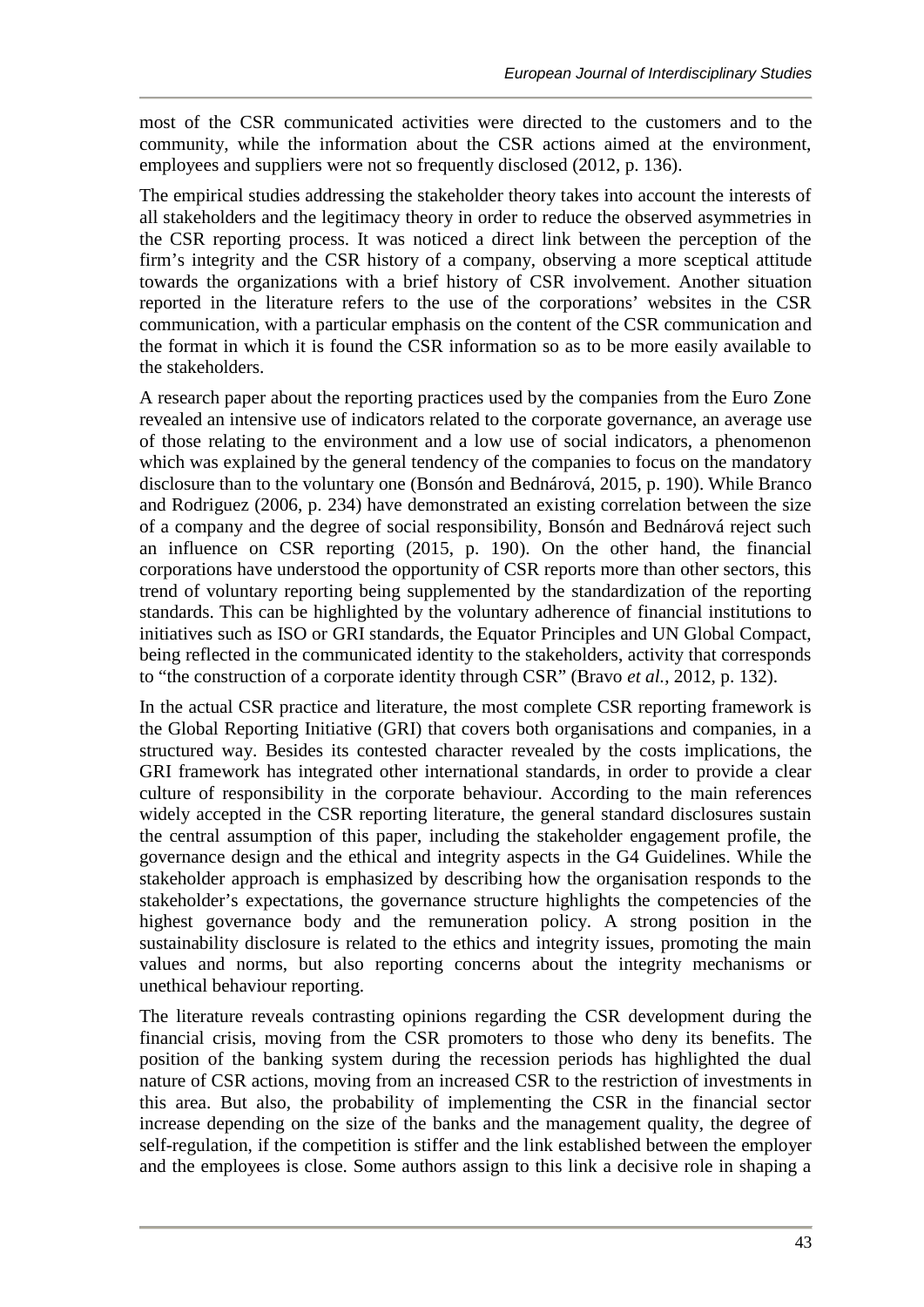stable CSR by creating a coherence between the decision making process and the operational activity of a company.

#### **6. The CSR Patterns in Romania**

In the Romanian environment, the first socially responsible actions arose with the fall of the communism era and the contact with the external space, then continuing with the Romania integration to the European Union and the adoption of the *acquis communautaire* (Zaharia and Grundey, 2011, p. 201; Dumitra cu et al., 2014, p. 620). CSR has been assimilated in the Romanian market with a trend imposed by the multinationals, representing a voluntary concept that companies achieved beyond their legal responsibilities. Provided by the most developed countries, the CSR concept has been briefly interpreted in the Romanian business environment like an evolving phenomenon driven by the international actors and less as a necessity acknowledged by the corporations. The CSR actions were diffuse in the national context, being assimilated on the market with the image and the philanthropy and less with the long term sustainability.

Regarding the legislation procedure, there have been taken a series of measures that aimed to adopt the EU *acquis*, which were reflected especially in the promotion of social equity and safe working conditions offered to the employees. From 2014, Romania also requires the reports of non-financial results for the companies with over 500 employees, in the national environment being integrated the international documents related to the CSR aspects: ISO 26000, the ten principles of the United Nations Global Compact, the Universal Declaration of Human Rights, the Lisbon Strategy, the European Union Sustainable Development Strategy and other relevant documents.

Cri an-Mitra and Borza (2015, p. 548) highlighted some of the most exceptional problems facing Romania in the post-December period, such as "*high level of corruption, nepotism and numerous cases of bribery*". A study conducted in the Central Region of Romania by Gorski *et al.* (2014, p. 231) signalled a low level of involvement in developing an action plan that includes specific CSR activities, while Korka remarked "the inertial attitude" towards corporate social responsibility of some managers from the past communist era (2005, p. 49). Thus, the ethics and the corporate governance indicators are less obvious in the Romanian market, the structural changes of the national economy leading to the stakeholder emphasis and the significance of their interests.

One of the main directions provided by Mocan *et al.* (2015, p. 715) in the Romanian banking industry was based on a CSR model corresponding to this sector, finding in the same time an interdependent relationship between the financial performance and the CSR activities. This model places a special emphasis on stakeholders, employees, an improved product, promotion and reputation. According to the research conducted by Obrad *et al.* (2011, p. 52), the CSR projects were orientated to the environmental, social and education areas, while the CSR communication was focused on highlighting the developed CSR programs, campaigns or projects and least on the access of the CSR reports. The stakeholders are recognized as the dominant approach for the banking sector in Romania, the CSR development depending on the level of commitment of the organisations to fulfil an appropriate mix of responsibilities.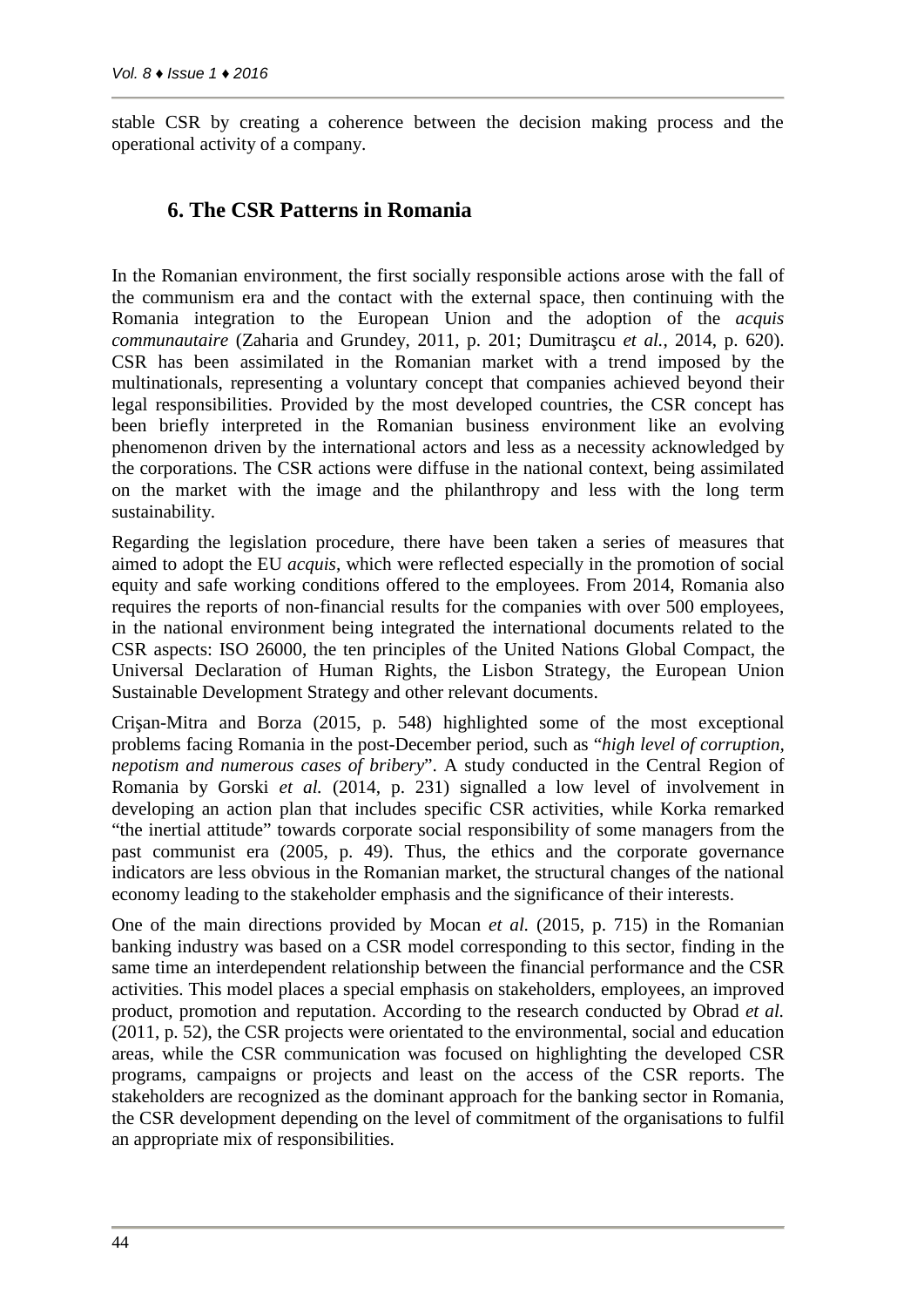Another aspect that it is not intensively used refers to the risk management in the CSR composition of the financial system, the corporate social responsibility in the banking sector evolving slowly to a new form of CSR: "the green banking" (Dumitra cu *et al.*, 2014). The CSR strategic elements are implemented in the current operational activity of a bank through the credit policy, the microfinance, the socially responsible investments (SRI), the micro-credit schemes for the disadvantaged, the long-term loans with low rates. In order to clarify the CSR position of Romania in the global financial ranking, a key emphasis must be placed to the transparency in reporting, in order to ensure a balanced sustainable mechanisms inside the ethical boundaries. A particular result in the Romanian banking system is related to the CSR monitoring process and the relationship between the corporate governance and the CSR performance, being considered that the quality of the decisional process is mainly influenced by the short-time strategies.

## **7. Conclusions**

This literature review highlights the existence of divergent statements on corporate social responsibility by the differences in theorizing the concept and the lack of a complete standard regarding the factors that influence the CSR development. The CSR has a challenging character, resulting from the multiple significances associated. Thus, it can not be omitted the variety in perceptions according to the ECC theory, suggesting that the outline of a unique definition of CSR would also reduce its value.

In the current literature, it was distinguished both the unidimensional and the multidimensional theories, taking into account the CSR dimensional side. The Carroll approach (1979) is the most known vision, focusing on four essential dimensions (economic, legal, ethical and discretionary). It was also adjusted over time through the symbiosis between the sections of the pyramid. The CSR theoretical background presents some gaps in terms of shaping a CSR model that corresponds with the financial market dynamism, due to the lack of consistency in the conceptual framework. The main assumption of the paper has focused on the legitimacy common argument in the CSR analysis, dividing the CSR construct into three main approaches: (1) the ethical approach, closely related to the codes of ethics and the organisational core values, (2) the stakeholder approach, in which the representative stakeholders are considered the main actors in the CSR development and (3) the corporate governance approach, suggesting a systemic monitoring process in accordance with the decisional policies of the banks.

This paper has demonstrated a clear gap in the literature based on the CSR reporting tools, with a particular emphasis on the financial system. Even if there were some attempts to theorize the concept across the financial sector, such an approach seems extremely necessary, given the specific role of financial institutions in influencing other industries through CSR. The ethics has a special importance for the CSR evolution in the banking environment, the CSR strategies having a permanent contribution to maintaining the reputation, offering them the legitimacy to operate on the market. The CSR reporting follow the conceptual framework of the corporate social responsibility, providing a combination of alternative CSR implementation options in terms of ethics, corporate governance and stakeholder's perspectives, suggesting the necessity to include these three approaches in order to overcome the current limitation.

A synthesis of the studies on corporate social responsibility in Romania has highlighted a lack of originality, the concept being driven by the multinational corporations, without an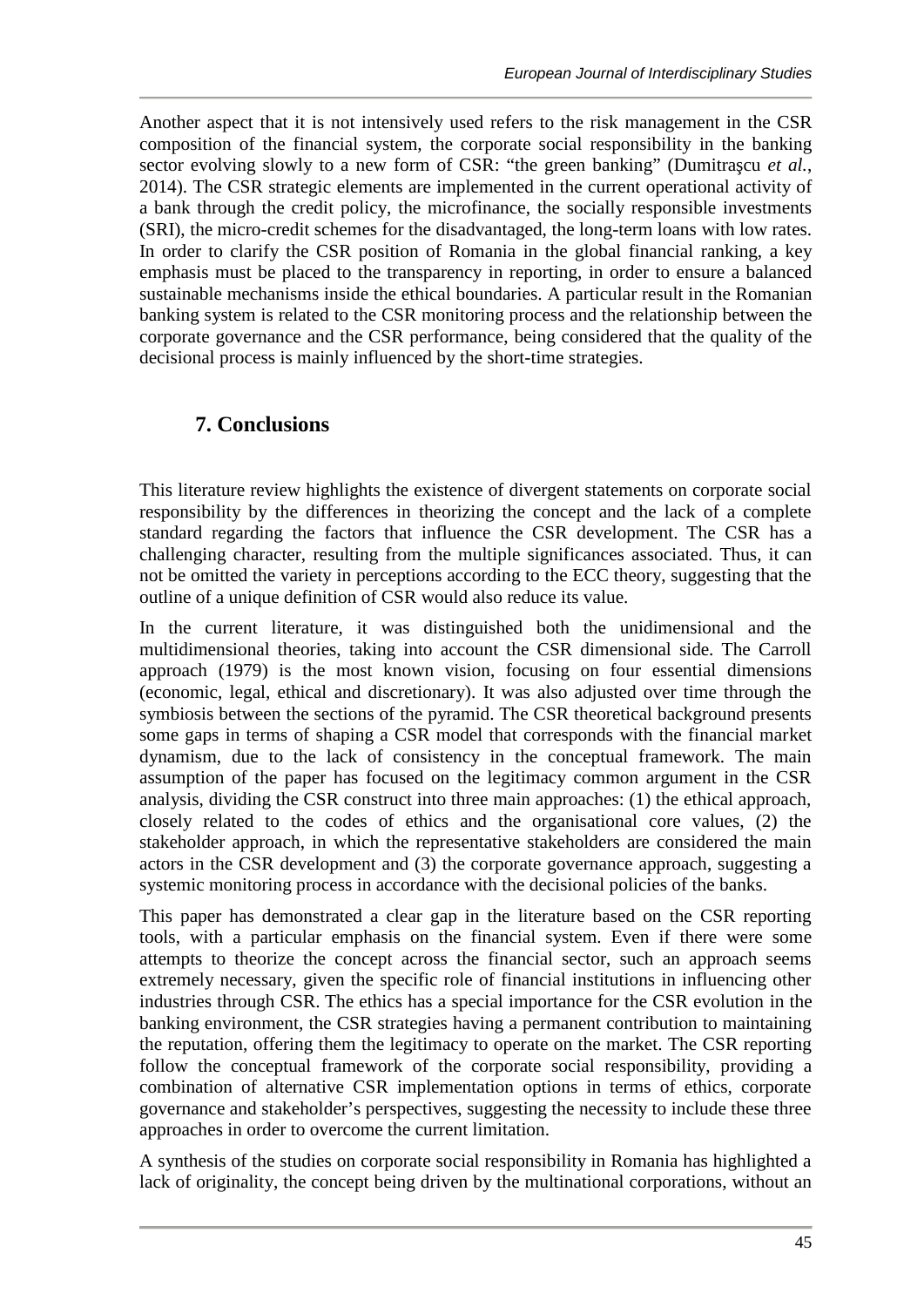adequate adjustment to the national context. At present, there is a weak connection between the CSR theories for the banking system and the actual evolution in the Romanian market, being found disruptions at the reporting level. Thus, the CSR transparency in Romania has many variations, depending on the standards used and the CSR communication process. In order to provide the CSR models for the financial corporations, it is necessary to highlight the connection with the representative stakeholders and to formulate clear benchmarks for generating a conceptual CSR basis in the Romanian banking system, at both the governance and the ethical level.

#### **References:**

Argandoña, A. and von Weltzien Hoivik, H., (2009): Corporate social responsibility: One size does not fit all. Collecting evidence from Europe. *Journal of Business Ethics* 89: 221-234.

Bansal, P., Jiang, G.F. and Jung, J.C., (2015): Managing responsibly in tough economic times: strategic and tactical CSR during the 2008-2009 global recession. *Long Range Planning* 48: 69- 79.

Beltratti, A., (2005): The complementarity between corporate governance and corporate social responsibility. The Geneva Papers on Risk and Insurance. *Issues and Practice* 30(3): 373-386.

Bendell, J., (2004): Barricades and boardrooms. A contemporary history of the corporate accountability movement. Programme of Technology, Business and Society, Paper no. 13, Geneva: United Nations Research Institute for Social Development (UNRISD).

Berle, A.A., (1931): Corporate Powers as Powers in Trust. *Harvard Law Review* 44: 1049-1074.

Birindelli, G., Ferretti, P., Intonti, M. *et al.* (2015): On the drivers of corporate social responsibility in banks: evidence from an ethical rating model. *Journal of Management and Governance* 19: 303-340.

Bonsón, E. and Bednárová, M., (2015): CSR reporting practices of Eurozone companies. Revista de Contabilidad – *Spanish Accounting Review* 18(2): 182-193.

Bowen, H.R. (1953): *Social Responsibilities of Businessman*. New York: Harper and Row.

Branco, C. M. and Rodrigues, L. L., (2006): Communication of corporate social responsibility by Portuguese Banks. A legitimacy theory perspective. *Corporate Communications: An International Journal* 11(3): 232-248.

Bravo, R., Matute, J. and Pina, J.M., (2012): Corporate social responsibility as a vehicle to reveal the corporate identity: a study focused on the websites of Spanish financial entities. *Journal of Business Ethics* 107: 129-146.

Carroll, A.B., (1979): A three-dimensional conceptual model of corporate performance. *Academy of Management Review* 184(4): 497-505.

Cri an-Mitra, C. and Borza, A., (2015): Approaching CSR in Romania: an empirical analysis. *Procedia - Social and Behavioral Sciences* 207: 546-552.

Dodd, E. M., (1932): For Whom are Corporate Managers Trustees?. *Harvard Law Review* 45: 1145-1163.

Dumitra cu, M., Feleaga, L. and Feleaga, N., (2014): Green banking in Romania. Annals of the University of Oradea, *Economic Science Series* 23(1): 617-624.

Elkington, J., (1997): Cannibals with forks: the triple bottom line of 21st century business. Oxford: Capstone Publishing Ltd.

Fatma, M., Rahman, Z. and Khan, I., (2015): The role of CSR as a determinant of consumer responses in financial sector. *Decision* 42(4): 393-401.

Friedman, M. (1962): *Capitalism and Freedom*, Chicago: University of Chicago Press.

Gainet, C, (2010): Exploring the impact of legal systems and financial structure on corporate responsibility. *Journal of Business Ethics* 95: 195-222.

Gallie, W. B., (1956): Essentially Contested Concepts. *Proceedings of the Aristotelian Society* 56: